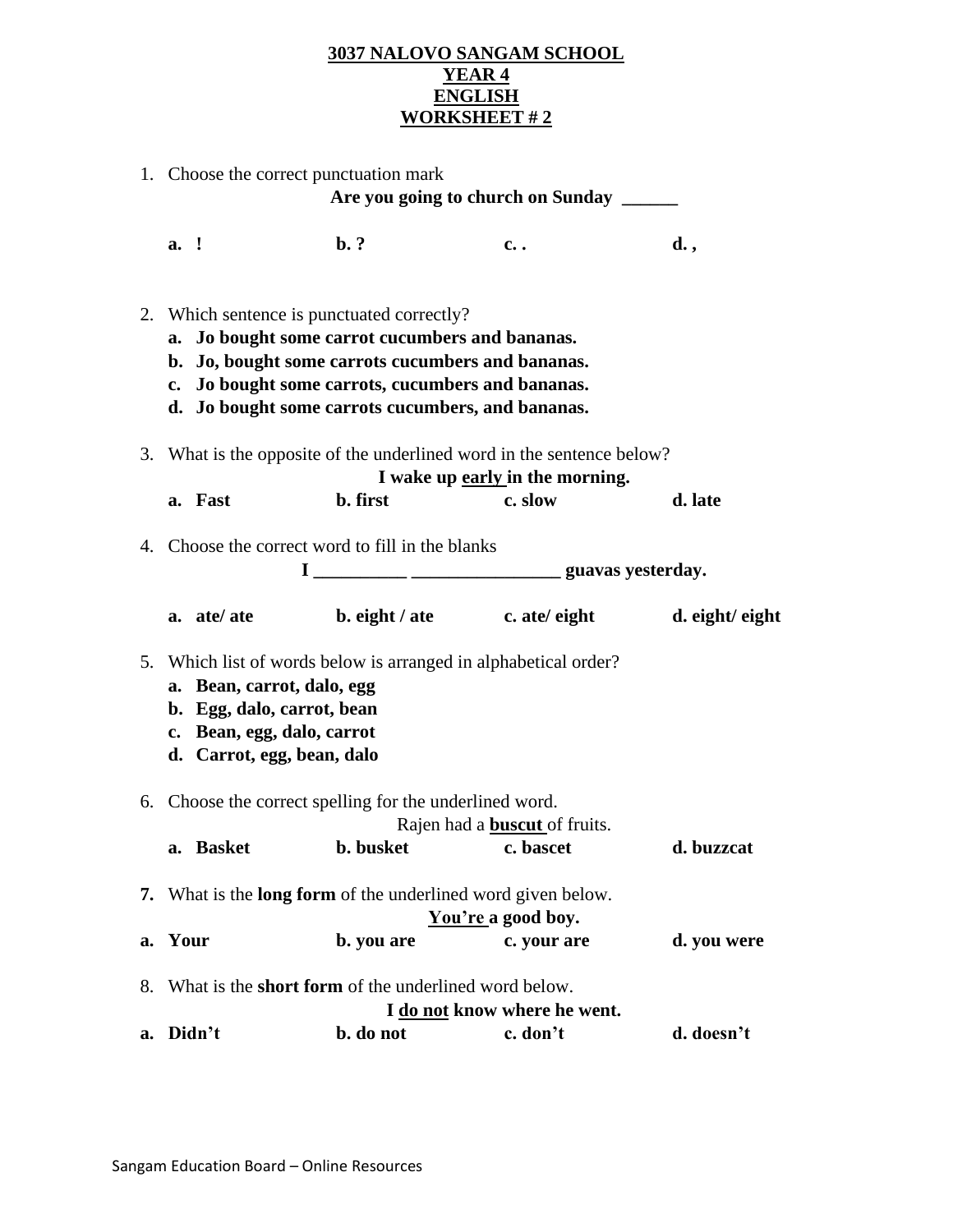#### **3037 NALOVO SANGAM SCHOOL YEAR 4 MATHS WORKSHEET # 2**

В.

D.

Which shape shows that  $\frac{1}{2}$  is shaded?  $1.$ 







 $2.$ Which of the following is a cone?









How much did Simon save in April?

| A. $$20$  | B. \$25 |  |
|-----------|---------|--|
| $C.$ \$30 | D. \$35 |  |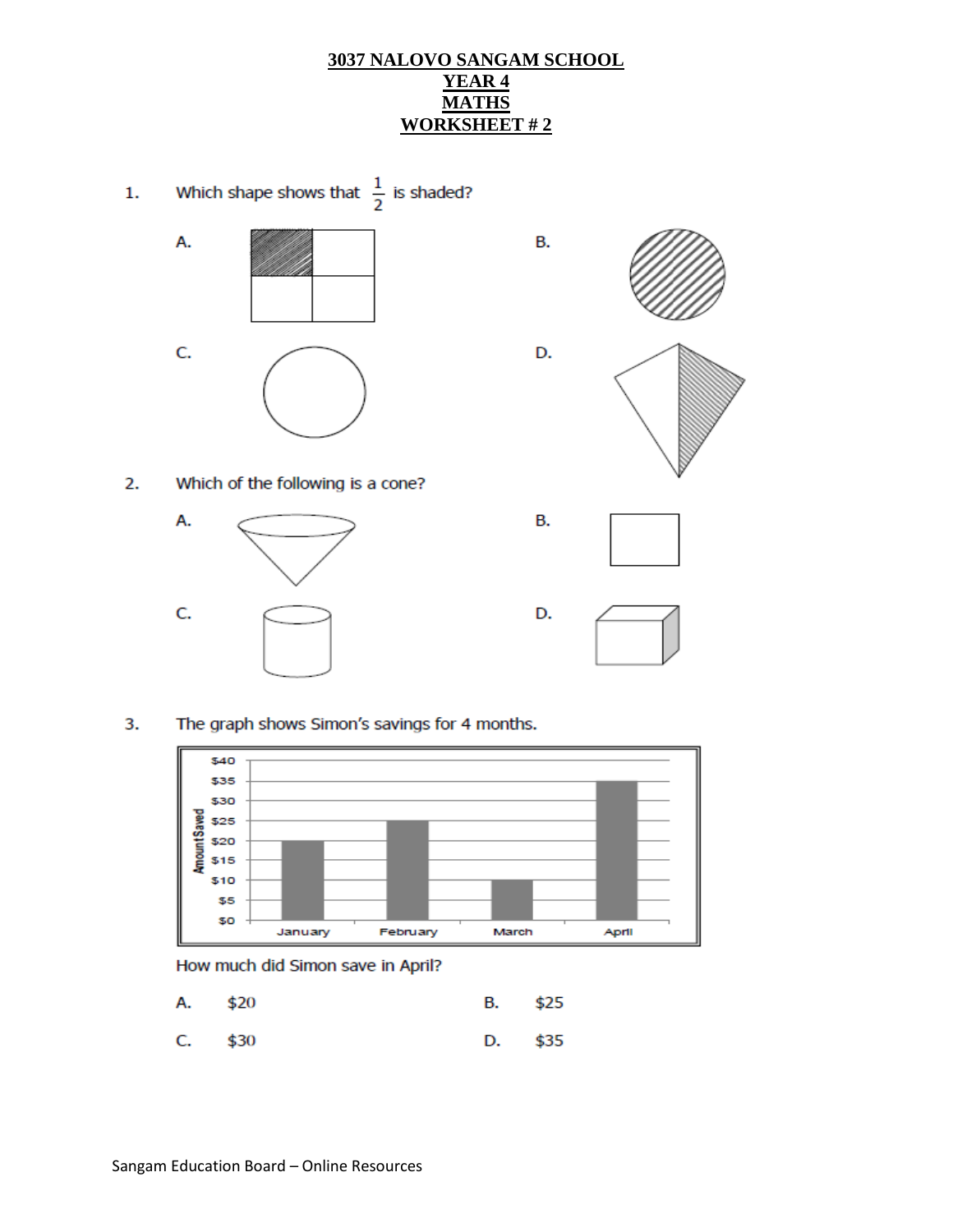# 3037 NALOVO SANGAM SCHOOL **YEAR 4 HEALTHY LIVING WORKSHEET #2**

# **Short Answers**

1. Name two changes in boys as they grow up.

2. Name one way to keep your bone healthy?

- 3. How can you take care of your digestive system?
- 4. Name two sense organs.
	- 5. Label the diagram:

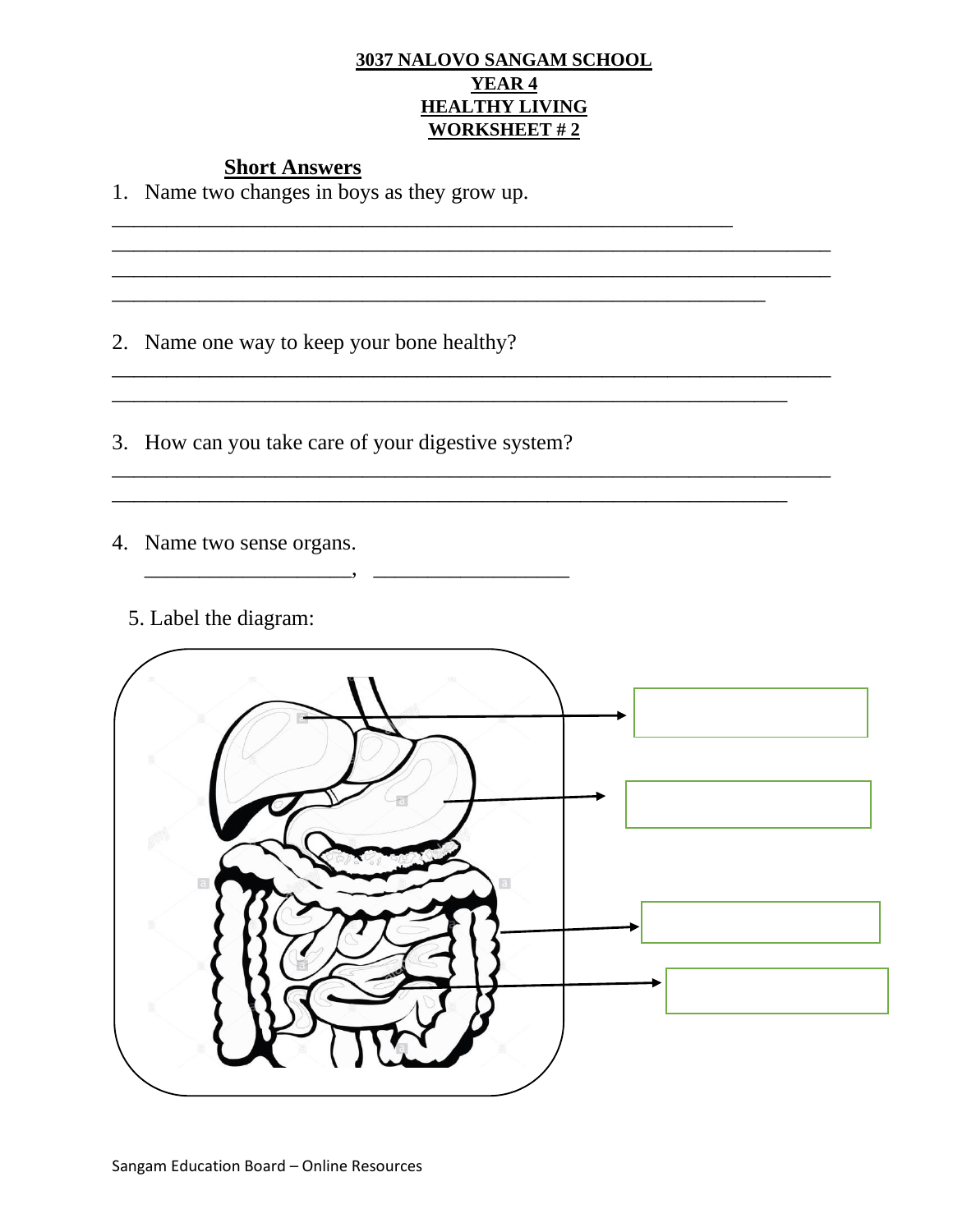#### **3037 NALOVO SANGAM SCHOOL YEAR 4 HINDI WORKSHEET # 2**

# पढ़ो और नीचे दिए गए सवालो के जवाब लिखो:

| सिद्वार्थ की दया                                                                                                                                                                                                                                      |  |  |  |
|-------------------------------------------------------------------------------------------------------------------------------------------------------------------------------------------------------------------------------------------------------|--|--|--|
| एक राजकुमार था।  जिसका नाम सिद्धाथ था।  वह  बहुत दयालु था पर उसका भाई देवदत्त बड़ा निर्दयी था।                                                                                                                                                        |  |  |  |
| एक दिन बाग में दोनों खेल रहे थे। इतने में उन्होंने देखा कि आकाश में हंस उड़े जा रहे हैं। सिद्धाथ उन्हें खुशी से                                                                                                                                       |  |  |  |
| देख रहा था।  इतने में ही एक हंस को तीर लगा। वह पंख फड़फड़ाते ज़मीन पर आ गिरा। सिद्धाथ ने दौड़कर हंस को                                                                                                                                                |  |  |  |
| गोदी में उठा लिया और उसकी छाती में से तीर खींचकर बाहर निकाल लिया।  हंस को होश हुआ।  उसने आँखें खोलीं तो<br>देखा कि सिद्धाथ की आँखों से आँसू बह रहे थे।  इतने में देवदत्त आ पहुँचा।  आते ही बोला,''यह हंस मेरा है, मैंने इसे<br>तीर मारकर गिराया है।'' |  |  |  |
| सिद्वाथ - ''हंस मेरा है, मैं इसे न दूँगा।''                                                                                                                                                                                                           |  |  |  |
| देवदत्त – ''तीर मार कर तो मैंने गिराया है, तब यह तुम्हारा कैसे हो सकता है?''                                                                                                                                                                          |  |  |  |
| सिद्धाथ - 'पर उसके शरीर में से तीर तो मैंने निकाला है। तब बताओ कि हंस उस का हुआ जो उसे जिला दे या उसक,<br>जो उसे मारे।'' दोनों लड़के लड़ते-लड़ते राजा के पास गए।                                                                                      |  |  |  |
| सिद्धाथ - ''राजा जी, हमारा न्याय कीजिए।''                                                                                                                                                                                                             |  |  |  |
| देवदत्त -"यह हंस मेरा है, मैंने तीर मार कर इसे गिराया है।"                                                                                                                                                                                            |  |  |  |
| सिद्धाथ - "नहीं, यह हंस मेरा है, मैंने इसकी जान बचाई है।"                                                                                                                                                                                             |  |  |  |
| राजा ने हंस सिद्धाथ को सौंप दिया।  दयालु राजकुमार सिद्धाथ आगे चल कर गौतम बुद्ध के नाम से प्रसिद्ध हुए।                                                                                                                                                |  |  |  |

#### अभ्यास

| ५. सिद्धार्थ ने हंस को उठा कर क्या किया ? |
|-------------------------------------------|
| 8. जब हंस को तीर लगा तब क्या हुआ ?        |
| ३. देवदत्त ने किसे तीर मार कर गिराया ?    |
| २. सिद्धार्थ कैसा लड़का था ?              |
| १. देवदत्त कैसा लड़का था ?                |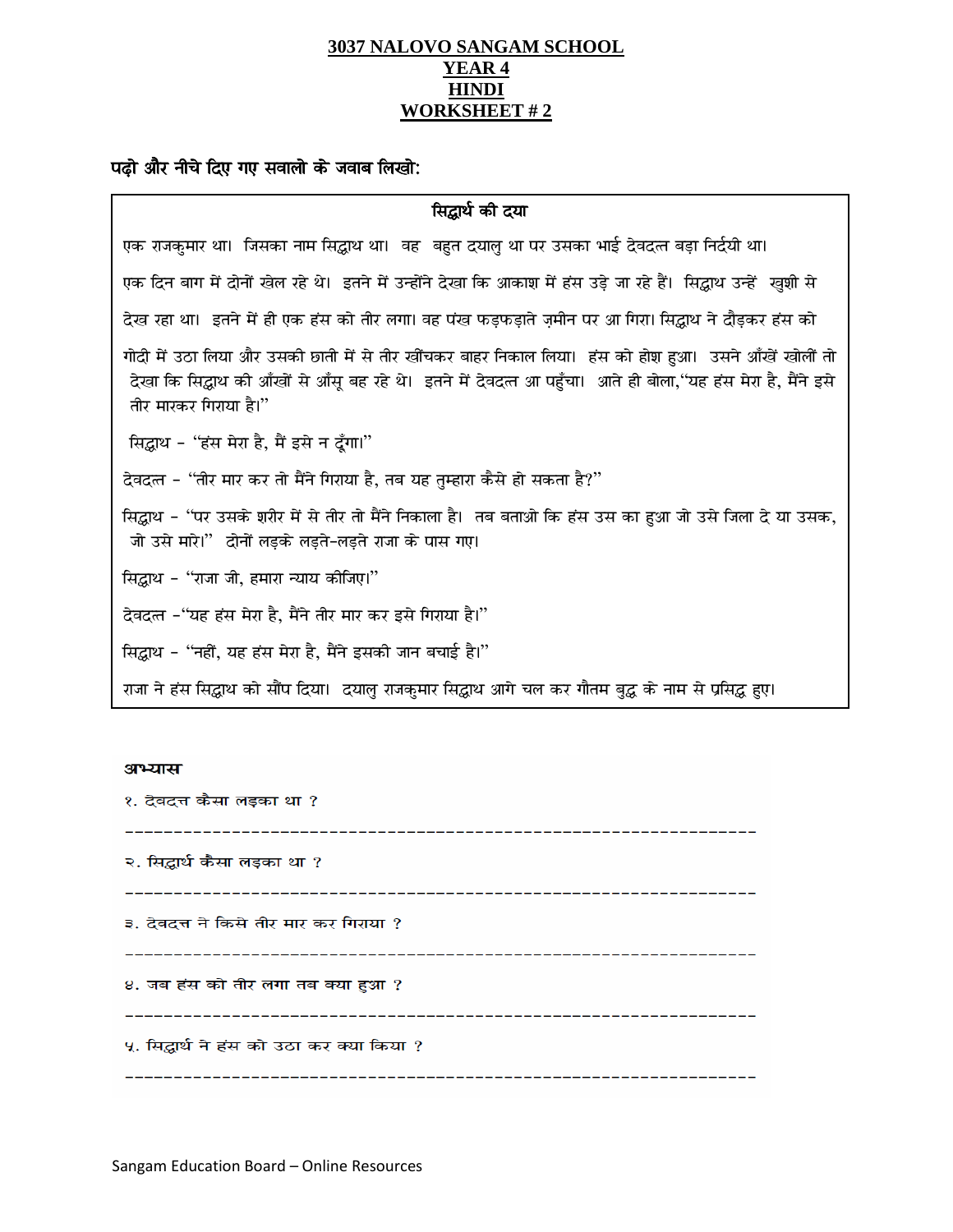# **3037 NALOVO SANGAM SCHOOL YEAR 4 SOCIAL STUDIES WORKSHEET # 2**

\_\_\_\_\_\_\_\_\_\_\_\_\_\_\_\_\_\_\_\_\_\_\_\_\_\_\_\_\_\_\_\_\_\_\_\_\_\_\_\_\_\_\_\_\_\_\_\_\_\_\_\_\_\_\_\_\_\_\_\_\_\_\_\_\_\_\_\_\_

 $\_$  , and the set of the set of the set of the set of the set of the set of the set of the set of the set of the set of the set of the set of the set of the set of the set of the set of the set of the set of the set of th

\_\_\_\_\_\_\_\_\_\_\_\_\_\_\_\_\_\_\_\_\_\_\_\_\_\_\_\_\_\_

 $\overline{\phantom{a}}$  , where  $\overline{\phantom{a}}$  , where  $\overline{\phantom{a}}$  ,  $\overline{\phantom{a}}$  ,  $\overline{\phantom{a}}$  ,  $\overline{\phantom{a}}$  ,  $\overline{\phantom{a}}$  ,  $\overline{\phantom{a}}$  ,  $\overline{\phantom{a}}$  ,  $\overline{\phantom{a}}$  ,  $\overline{\phantom{a}}$  ,  $\overline{\phantom{a}}$  ,  $\overline{\phantom{a}}$  ,  $\overline{\phantom{a}}$  ,  $\overline{\phantom{a}}$  ,

\_\_\_\_\_\_\_\_\_\_\_\_\_\_\_\_\_\_\_\_\_\_\_\_\_\_\_\_

\_\_\_\_\_\_\_\_\_\_\_\_\_\_\_\_\_\_\_\_\_\_\_\_\_\_\_\_\_\_\_\_\_\_\_\_\_\_\_\_\_\_\_\_\_\_\_\_\_\_\_\_\_\_\_\_\_\_\_\_\_\_\_

\_\_\_\_\_\_\_\_\_\_\_\_\_\_\_\_\_\_\_\_\_\_\_\_\_\_\_\_\_\_\_\_\_\_\_\_\_\_\_\_\_\_\_\_\_\_\_\_\_\_\_\_\_\_\_\_\_\_\_\_\_\_\_

 $\_$  , and the set of the set of the set of the set of the set of the set of the set of the set of the set of the set of the set of the set of the set of the set of the set of the set of the set of the set of the set of th

\_\_\_\_\_\_\_\_\_\_\_\_\_\_\_\_\_\_\_\_\_\_\_\_\_\_\_\_\_\_\_\_\_\_\_\_\_\_\_\_\_\_\_\_\_\_\_\_\_\_\_\_\_\_\_\_\_\_\_\_\_\_\_

\_\_\_\_\_\_\_\_\_\_\_\_\_\_\_\_\_\_\_\_\_\_\_\_\_\_\_\_\_\_\_\_\_\_\_\_\_\_\_\_\_\_\_\_\_\_\_\_\_\_\_\_\_\_\_\_\_\_\_\_\_\_\_\_\_\_

- 1. How many days does a Fijian Wedding take?
- 2. What is Ramadan?
- 3. Nadi is located in which division.
- 4. Your school is located in the \_\_\_\_\_\_\_\_\_\_\_\_ division?
- 5. How many main Islands are there in Fiji?

#### ACTIVITY FOUR

1. Describe this picture



2. Draw and color what you see during Diwali festival.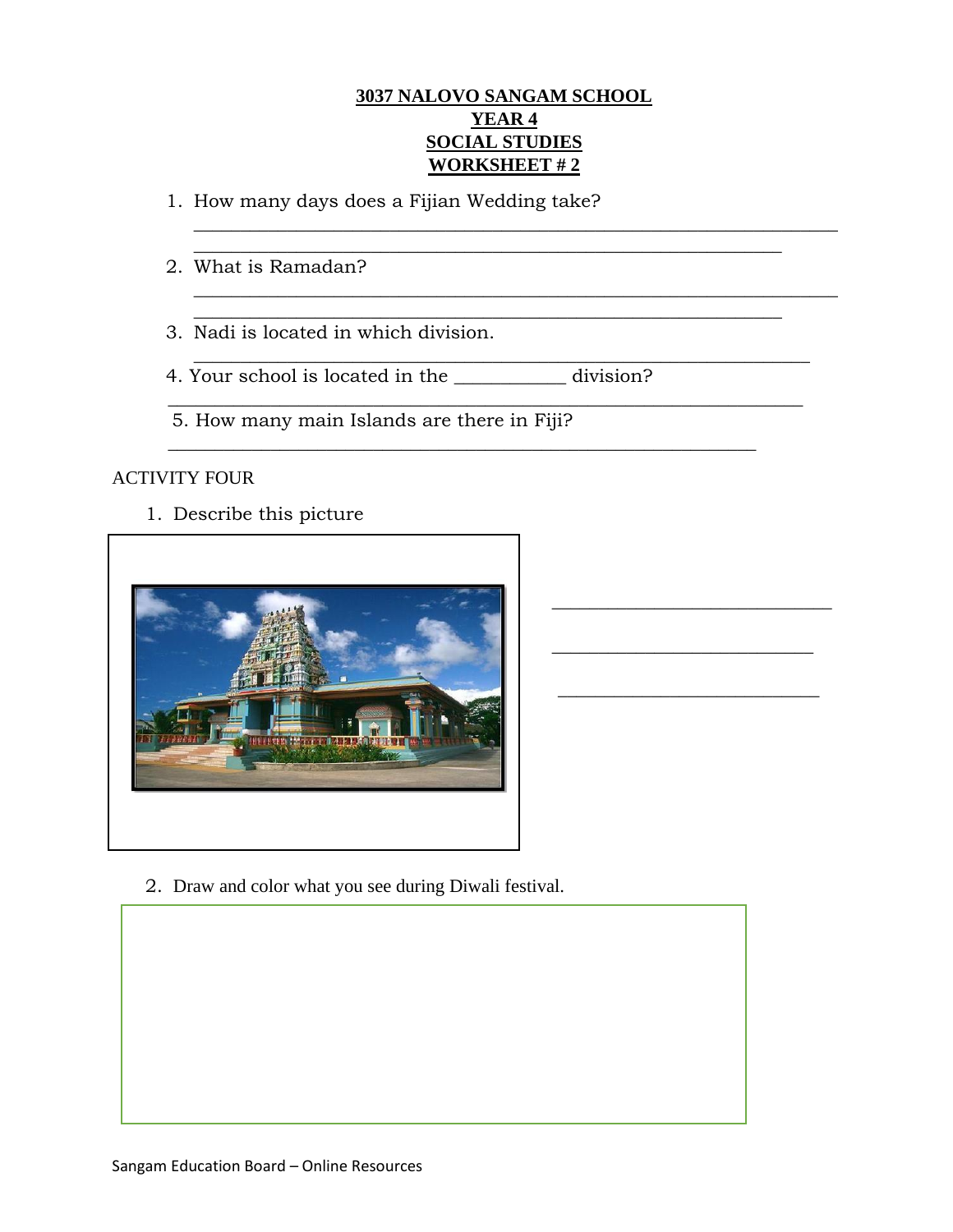## **3037 NALOVO SANGAM SCHOOL**

# **KALASI 4**

## **VEIKA VAKAVITI**

#### **WORKSHEET #2**

#### **Veisataka na kena I vosavosa vakaviti dodonu.**

|    |                     | <b>SAU NI</b> |             |                                                 |
|----|---------------------|---------------|-------------|-------------------------------------------------|
|    |                     | <b>TARO</b>   |             |                                                 |
|    | Bati ka droka       |               | A.          | sa oti vakadua na nona kaukauwa ka sa sega ni   |
|    |                     |               |             | rawa ni cakava tale e dua na ka                 |
| 2. | Tauvu               |               | B.          | dua e dau kania vakalevu na vuata ka se bera ni |
|    |                     |               |             | dreu se matua                                   |
| 3. | Dola Rara           |               | $C_{\cdot}$ | veilecayaki na nona i valavala se i tuvaki ni   |
|    |                     |               |             | vakasama                                        |
| 4. | Sa maca na mena wai |               | D.          | na veiwekani vakavanua ka vakaraitaka ni rau    |
|    |                     |               |             | vu vata mai                                     |
| 5. | Matiruku            |               | Е.          | o irau ka qito e liu                            |

#### **Vakacuruma na veivosa era vakayagataki me baleta na kena laki kau mai e dua na ka.**

- 1. dalo \_\_\_\_\_\_\_\_\_\_\_\_\_\_\_\_\_\_\_\_\_\_\_\_
- 2. uvi \_\_\_\_\_\_\_\_\_\_\_\_\_\_\_\_\_\_\_\_\_\_\_\_\_
- 3. kaikoso \_\_\_\_\_\_\_\_\_\_\_\_\_\_\_\_\_\_\_\_\_
- 4. bele \_\_\_\_\_\_\_\_\_\_\_\_\_\_\_\_\_\_\_\_\_\_\_\_\_
- 5. duruka \_\_\_\_\_\_\_\_\_\_\_\_\_\_\_\_\_\_\_\_\_
- 6. tavioka \_\_\_\_\_\_\_\_\_\_\_\_\_\_\_\_\_
- 7. rourou \_\_\_\_\_\_\_\_\_\_\_\_\_\_\_\_\_
- 8. uto \_\_\_\_\_\_\_\_\_\_\_\_\_\_\_\_\_\_\_\_\_
- 9. dovu \_\_\_\_\_\_\_\_\_\_\_\_\_\_\_\_\_\_\_\_\_
- 10. kuita- \_\_\_\_\_\_\_\_\_\_\_\_\_\_\_\_\_\_\_\_\_\_

# **TAGI NI MANUMANU**

- 1. Ose \_\_\_\_\_\_\_\_\_\_\_\_\_\_\_\_\_\_\_\_
- 2. vuaka \_\_\_\_\_\_\_\_\_\_\_\_\_\_\_\_\_\_\_
- 3. Koli \_\_\_\_\_\_\_\_\_\_\_\_\_\_\_\_\_\_\_\_\_
- 4. Beka \_\_\_\_\_\_\_\_\_\_\_\_\_\_\_\_\_\_\_\_
- 5. Lulu \_\_\_\_\_\_\_\_\_\_\_\_\_\_\_\_\_\_\_\_\_\_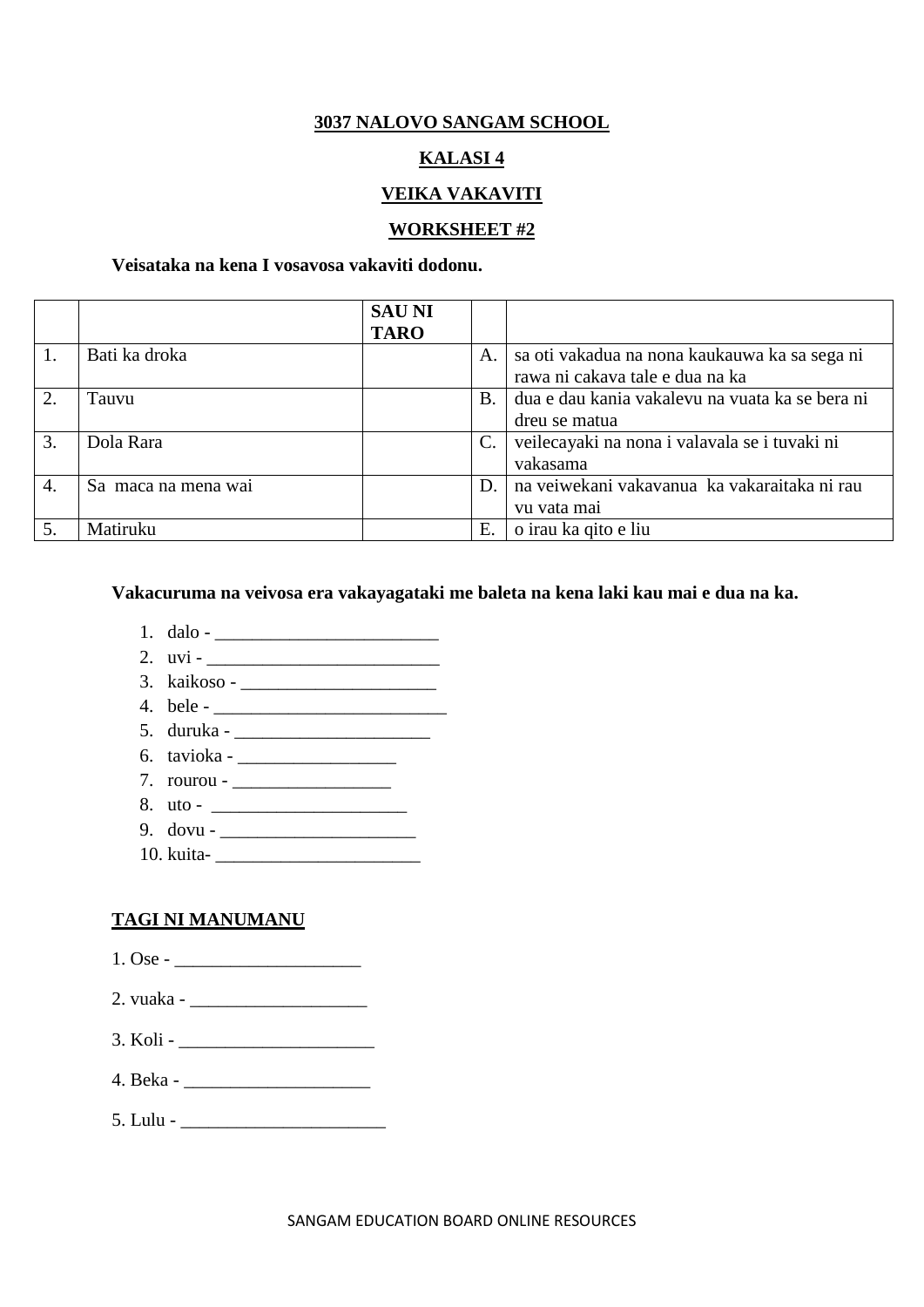SANGAM EDUCATION BOARD ONLINE RESOURCES